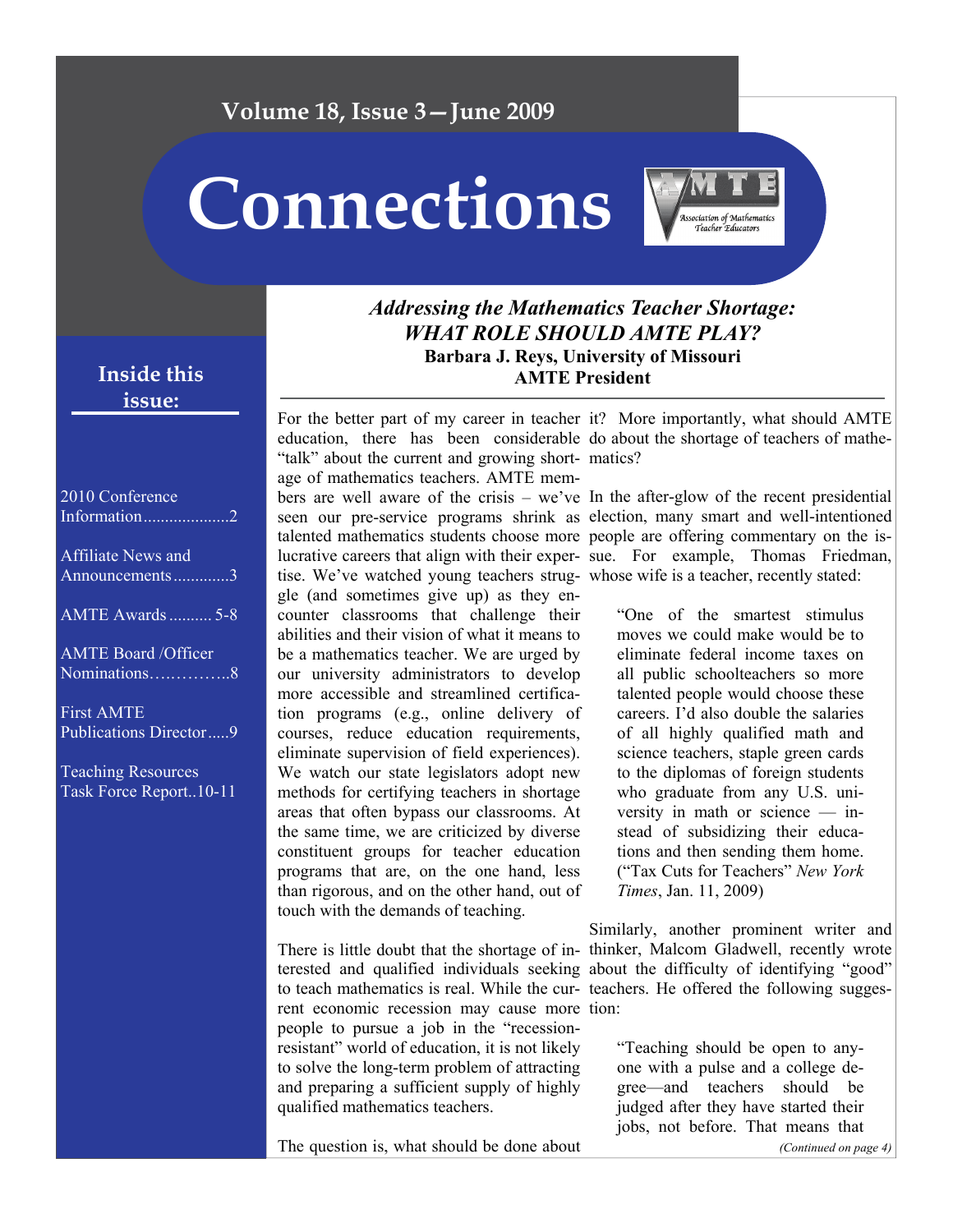#### **Page 2**

#### **The Association of Mathematics Teacher Educators http://www.amte.net**

**President**  Barbara Reys Dept. of Learning, Teaching & Curriculum University of Missouri (573) 882-8744 [reysb@missouri.edu](mailto:reysb@missouri.edu)

**Past President** Jenny Bay-Williams Department of Teaching & Learning University of Louisville [j.baywilliams@louisville.edu](mailto:j.baywilliams@louisville.edu) 

**Secretary** M. Lynn Breyfogle Department of Mathematics Bucknell University [lynn.breyfogle@bucknell.edu](mailto:lynn.breyfogle@bucknell.edu)

**Treasurer** W. Gary Martin Department of Curriculum & Teaching Auburn University [martiwg@auburn.edu](mailto:martiwg@auburn.edu)

**Board Members at Large**  Fran Arbaugh Dept. of Learning, Teaching & Curriculum University of Missouri [arbaugh@missouri.edu](mailto:arbaugh@missouri.edu)

Gladis Kersaint Department of Secondary Education University of South Florida [kersaint@coe.usf.edu](mailto:kersaint@coe.usf.edu)

Randy Philipp School of Teacher Education San Diego State University [rphilipp@mail.sdsu.edu](mailto:rphilipp@mail.sdsu.edu)

**Executive Director** Nadine Bezuk San Diego State University 6475 Alvarado Road, Suite 206 San Diego, CA 92120 [nbezuk@mail.sdsu.edu](mailto:nbezuk@mail.sdsu.edu)

**Affiliate Director**  Sandi Cooper Department of Curriculum & Instruction Baylor University Sandra Cooper@baylor.edu

**Conference Director**  Susan Gay Department of Curriculum & Teaching University of Kansas [sgay@ku.edu](mailto:sgay@ku.edu)

**Publications Director**  Alfinio Flores Department of Mathematical Sciences University of Delaware [alfinio@math.udel.edu](mailto:alfinio@math.udel.edu)

**Sponsorship Liaison**  Juli Dixon College of Education University of Central Florida [jkdixon@mail.ucf.edu](mailto:jkdixon@mail.ucf.edu)

**Sponsorship Co-Liaison**  Thomasenia Lott Adams School of Teaching and Learning University of Florida tla@coe.ufl.edu

## **AMTE'S 2010 Annual Conference News**

Make plans now to attend the 2010 AMTE Annual Conference in Irvine, CA on January 28-30, 2010.

The 2010 conference includes the following:

- The preconference sessions will be held on Thursday morning.
- A full slate of conference sessions begins at 1:00 p.m. on Thursday.
- The Thursday general session will begin about 5:00 p.m. followed by dinner on your own.
- The business meeting will occur in conjunction with Saturday's lunch.
- The conference will end by mid-afternoon on Saturday.

As usual, all meals on Friday and through lunch on Saturday are included in your registration fee.

The conference site is the Hyatt Regency Irvine Hotel. The hotel room rate is \$159 for a single or double room. **The deadline for room reservations is December 4, 2009** or when the room block is full. Filling the rooms in our block at the conference hotel helps by reducing some of the conference expenses paid by AMTE, so help support AMTE by staying at the conference hotel. Hotel reservations can be made using the link on the AMTE website or by calling Hyatt reservations at 800-233-1234.

Conference registration is available online at the AMTE website. **The registration deadline is December 4, 2009.** Early registration at reduced rates is available through October 1, which is also the registration deadline for speakers. We hope to see you in Irvine in January!

**2010 AMTE Annual Conference Dates to Remember:** 

**Early Registration Deadline: October 1, 2009** 

**Registration Deadline for Speakers: October 1, 2009** 

**Regular Registration Deadline: December 4, 2009** 

**Deadline for Hotel Reservations: December 4, 2009** 

**Conference Dates: January 28-30, 2010**

Comments, questions, and submissions for AMTE *Connections* should be directed to: Libby Knott, AMTE *Connections* Editor, Department of Mathematics, Washington State University, P.O. Box 3113, Pullman, WA 99164-3113 [lknott@wsu.edu](mailto:lknott@wsu.edu)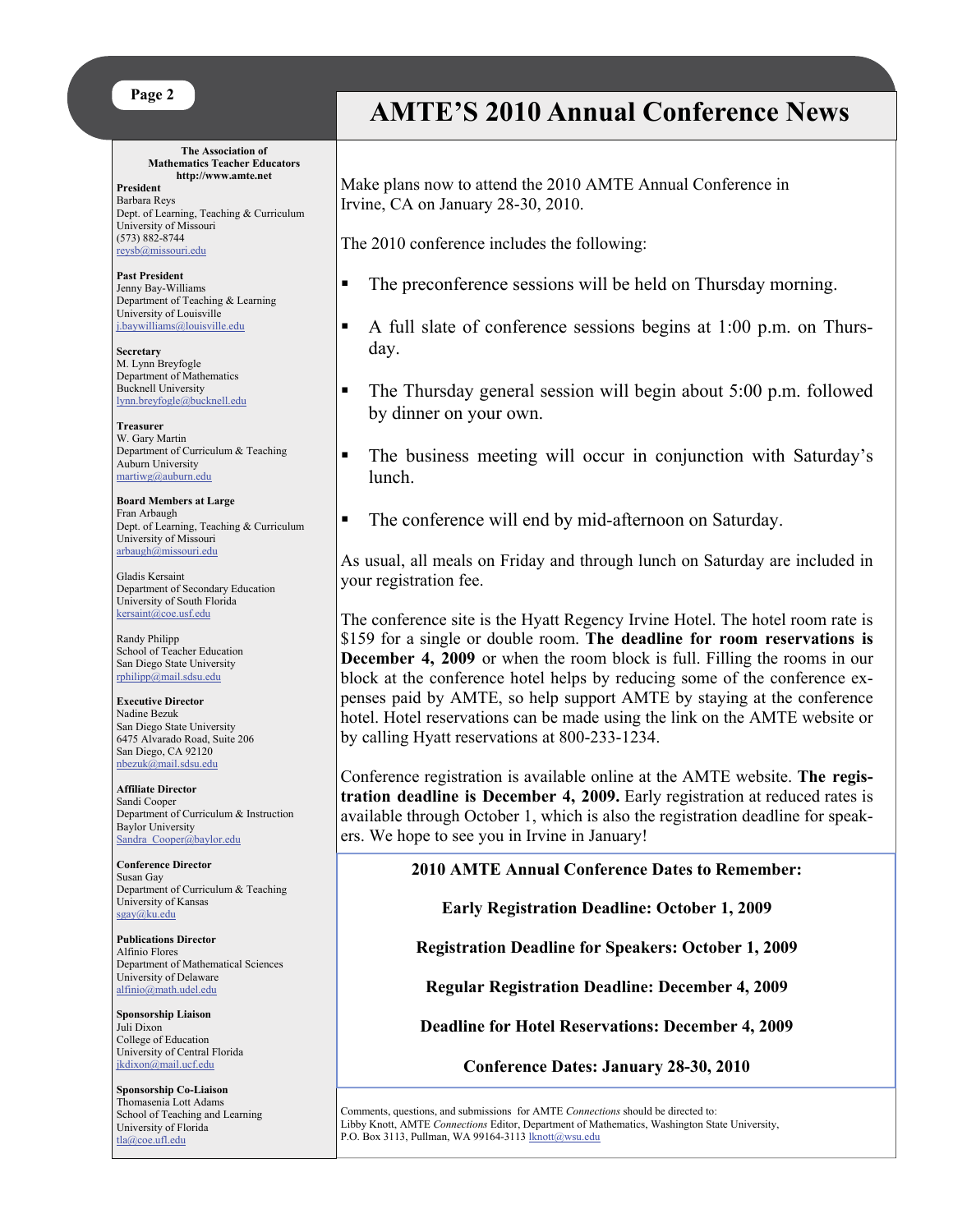# **Affiliate News and Announcements**

## **Appalachian Association of Mathematics Teacher Educators (AAMTE) Annual Conference Equity in Appalachia: No Region Left Behind Fri., October 16 – Sat., October 17, 2009 Huntington, WV**

The AAMTE Annual Conference brings national and regional speakers together with mathematics teacher educators across the Appalachian region (Kentucky, North Carolina, Ohio, Tennessee, Virginia, and West Virginia) to explore current topics and trends in mathematics education.

**Conference Strands** include: Emerging Leaders/Mentoring; Technology; State Trends/Initiatives; and Research in Mathematics Education.

**For conference details, visit: [http://aamte.clubexpress.com/](mailto:http://aamte.clubexpress.com/)**

Conference Program will be posted by **June 30, 2009** Conference Registration will open **July 1, 2009**

AAMTE facilitates collaboration and communication among mathematics teacher educators at state, district, community college, college and university levels. To become a member, visit:<http://aamte.clubexpress.com/>

Members receive three newsletters each year (highlighting national/regional news) and access to a network of mathematics teacher educators in Appalachia. Annual Membership is \$20.

## **FAMTE NEWS**

The Florida AMTE affiliate group met this year at the national AMTE conference in Florida where we decided to implement a series of Mathematics Teacher Educator Awards that are similar to those offered by AMTE for FAMTE members. We have established a graduate student award and a faculty award. Winners will receive a letter of recognition and a plaque. Awards will take place at the annual FAMTE meeting that is held in conjunction with the Florida NCTM affiliate (FCTM) meeting. The first awards will be given in October 2009 and annually thereafter. <http://www.famte.org/>

Paige Allison, FAMTE President *Appalachian Association of Mathematics Teacher Educators (AAMTE) Annual Conference on Equity in Appalachia: No Region Left Behind October 16— 17, 2009*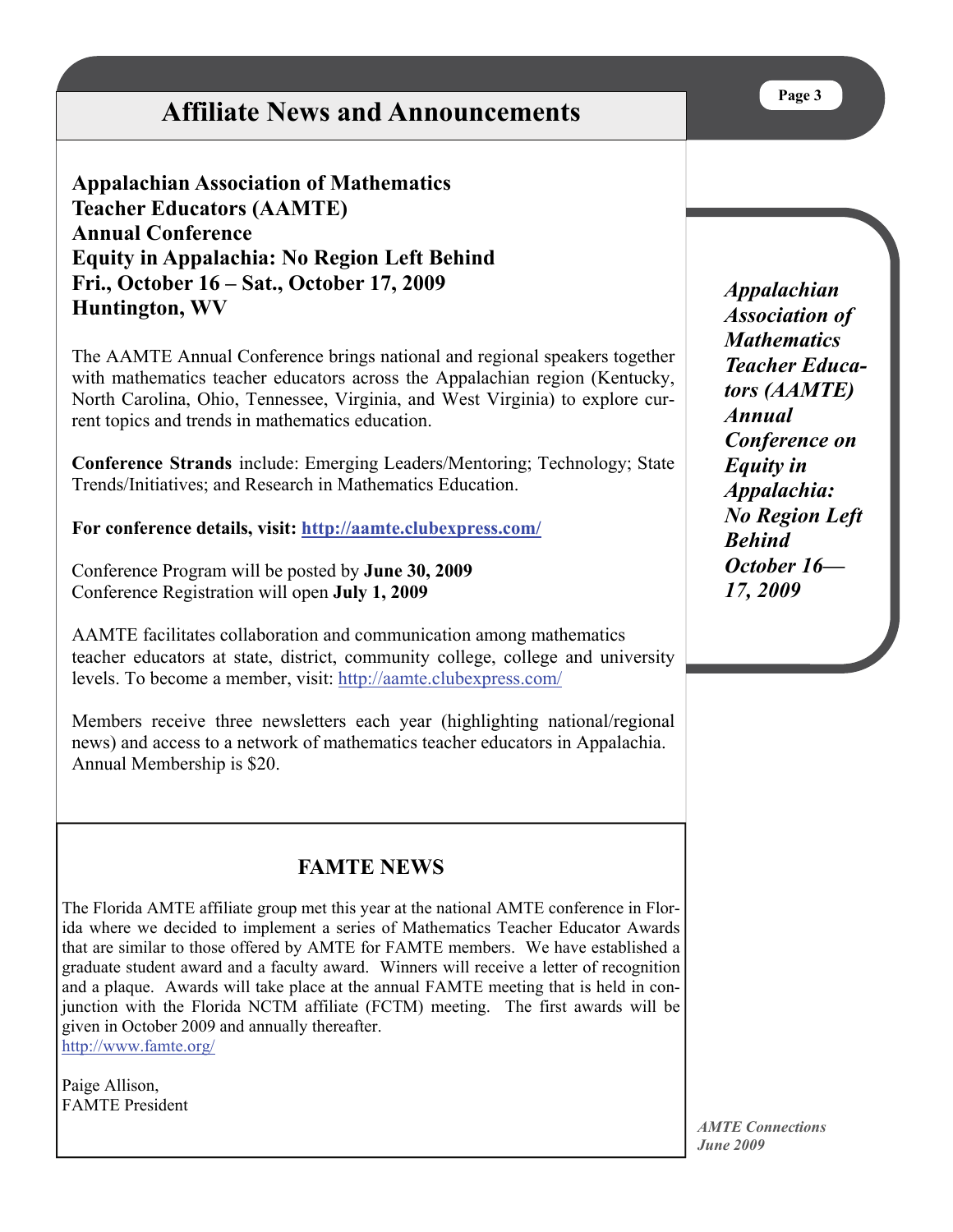#### **President's Column**

*(Continued from page 1)* 

the profession needs … an apprenticeship system that allows candidates to be rigorously evaluated." (MOST LIKELY TO SUC-CEED: How do we hire when we can't tell who's right for the job? *New Yorker*, Dec. 15, 2008)

*What is*  **AMTE***'s position on the teacher shortage? Do we have a position? Should we have a position? Should* **AMTE** *offer solutions?* 

While I have great respect for the intelli-economic stimulus package initiated by gence and boldness of Gladwell and Fried-President Obama. In fact, the package proman, I'm not convinced that their strategies poses to commit \$300 million to enhancing will either solve the current mathematics teacher quality. The plan proposes to double teacher shortage or result in mathematics Teacher Incentive Funds (TIF) for teachers classrooms that better serve students. How-and principals who raise student achieveever, I am glad they recognize the gravity of ment and close the achievement gaps in high the shortage and I do appreciate their effort -need schools. It also provides \$100 million to put new ideas on the table for reflection for competitive grants to states to address and discussion.

The ideas expressed by Gladwell and Friedman raised another important question in my I'm sure many AMTE members have commind – That is, what is AMTE's position on ments as well as concerns about some of the teacher shortage? Do we have a posi-these proposals. I'm also convinced that tion? Should we have a position? Should AMTE members have the expertise and AMTE offer solutions? If so, what strate-knowledge to make serious, experience- and gies should we advocate for addressing the research-based recommendations to address problem?

With the start of a new administration in that every student has access to a well-Washington, you can be sure that Education prepared and supported teacher of mathe-Secretary Arne Duncan will be pressed to matics. address the issue. In his congressional testimony (Jan. 13, 2009), Mr. Duncan shared As the largest national professional organiplans for teacher support:

"We know that teacher quality must be addressed on many levels: recruitment, preparation, retention, and compensation …. Presidentelect Obama and I will also work with you and with school leaders across America to ensure that our teachers are treated and valued as professionals. We must promote career advancement programs so that successful teachers can be instructional leaders for their colleagues. We must enable teachers to

collaborate and learn from each other as members of strong professional communities. We must expand teacher compensation based on performance." *(U.S. Congressional-Testimony, Jan. 13, 2009)*

Funds for competitive grants to address teacher shortages are also included in the teacher shortages and modernize the teaching workforce.

the problem. In fact, AMTE members are working every day on strategies to ensure

zation of mathematics teacher educators in the world, what should AMTE do to inform the search for solutions, identify the best bets and implement needed reforms? What are our bold (and not-so-bold) recommendations for federal, state or local policy makers and educational administrators to consider?

While I don't have a specific solution or proposal to offer, I am convinced that the best ideas reside in the minds and collective experiences of AMTE members. Therefore, I call upon you to respond – let me know what you think AMTE should do. Contact me at: [reysb@missouri.edu](mailto:reysb@missouri.edu).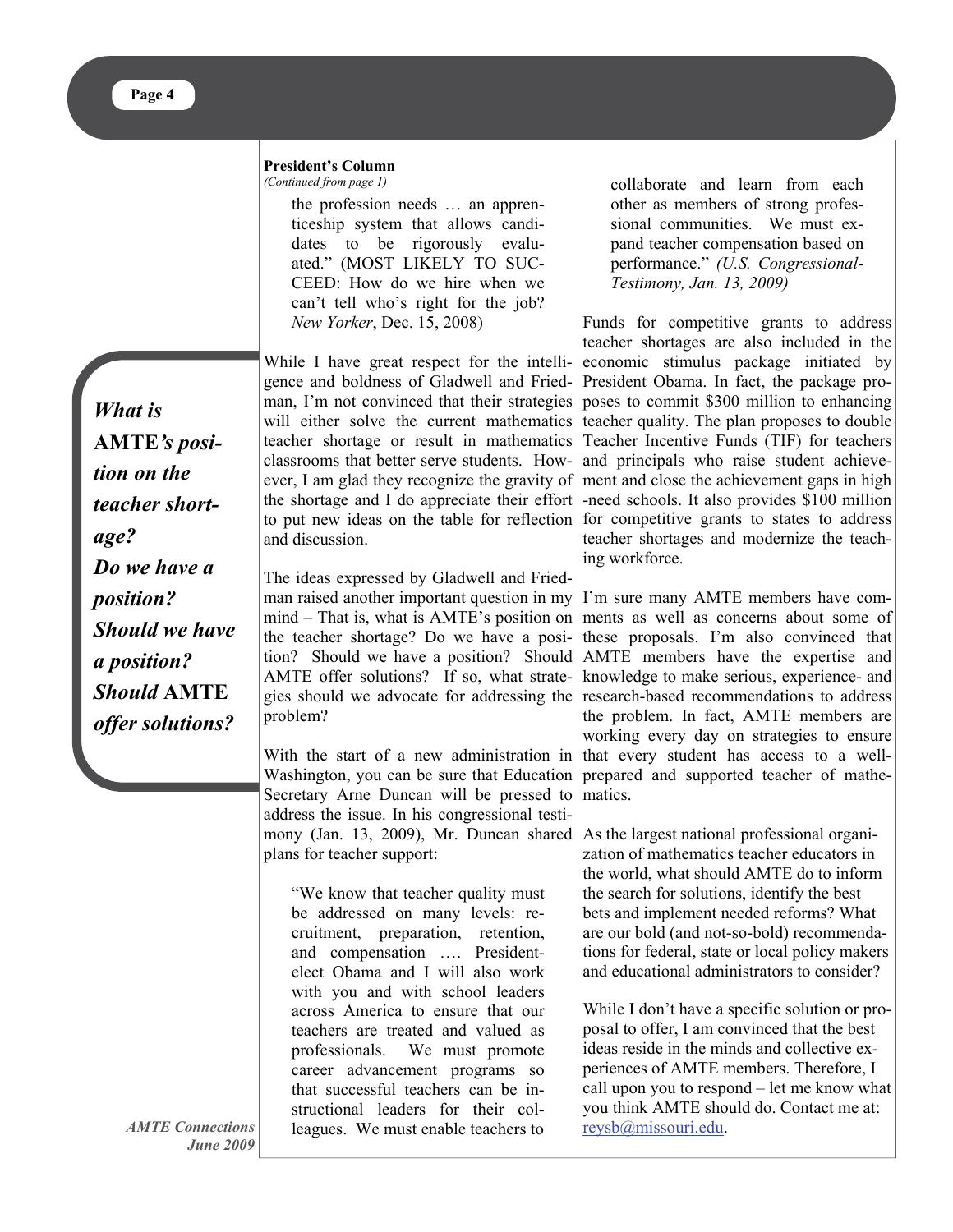# **AMTE Awards Page 5**

The Board of Directors of AMTE has established two annual awards to recognize mathematics educators at the Annual Meeting of the AMTE. The **Excellence Award,** recognizes excellence in each area of mathematics teacher education (teaching, service, research), focusing on one area each year. In 2010 the Excellence Award will focus on Service. The **Early Career Award** recognizes a mathematics teacher educator who, early in his/her career, has made significant contributions and shows exceptional potential for leadership in mathematics teacher education. Recent and past recipients of AMTE awards are:

**Excellence in Teaching in Mathematics Teacher Education** (next award in 2012) Margaret (Peg) Smith (2009) Randy Philipp (2006)

**Excellence in Service in Mathematics Teacher Education** (next award in 2010) Bill Bush (2007)

**Excellence in Scholarship in Mathematics Teacher Education** (next award in 2011) Frank Lester (2008)

**Early Career Award (awarded annually)** John Lannin (2009)

Consider nominating a worthy candidate for the 2010 Awards. **Complete information on these awards is available below, and at [www.amte.net](http://www.amte.net).** 

#### **2010 Award for Excellence in Service in Mathematics Teacher Education**

**—————————————————————————————————–———-** 

This award is intended to recognize a colleague for a unique contribution in service. The award recipient will have made a significant and lasting contribution to mathematics teacher education, directly and indirectly. The nominee shall have demonstrated commitment to mathematics teacher education through one or more of the following areas:

- 1. Active participation in advancing the development and improvement of mathematics teacher education (e.g., membership and leadership roles in state, national, and international organizations).
- 2. Active promotion and participation in activities promoting quality mathematics teacher education (e.g., creator of programs, coordinator of programs, writing and participating in grants, conferences, symposia, academies, supervisor of a student affiliate organization)
- 3. Active participation in the governmental and political areas to promote and protect beneficial legislation, to promote better awareness, and/or to build better communication
- 4. Active promotion and participation in school-university-community-government partnerships that have advanced mathematics teacher education (local, state, national level)
- 5. An unusual commitment to the support of mathematics teachers in the field (such as distinctive mentoring experiences).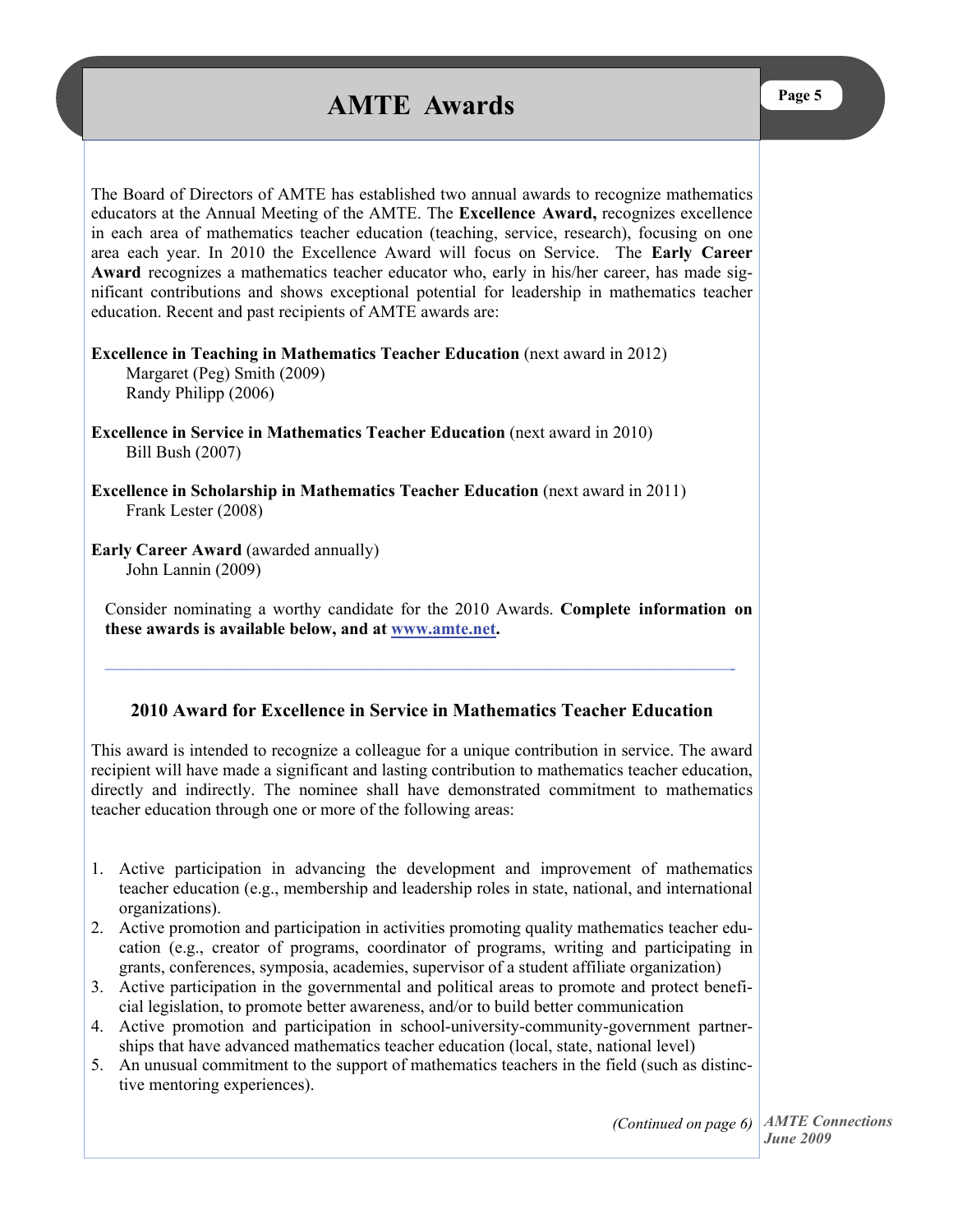# **Page 6 AMTE Awards**

#### **Criteria for Excellence in Service Award**

The nominee of the Excellence in Service Award should be an active member of the mathematics teacher education community and have at least five years of commitment to mathematics teacher education. He or she should have made unique contributions to the field of mathematics teacher education. Unique contributions should be considered in the broadest sense possible.

#### **Documentation required for Excellence in Service Award:**

- 1. A current vita of the nominee, focused on excellence in service to mathematics teacher education (5 page limit).
- 2. A letter of nomination documenting the nominee's eligibility for the award, related to the criteria listed above.
- 3. Additional letters of support (no more than four) for the nomination from individuals knowledgeable of the nominee's contributions relative to one or more of the criteria stated above.

#### **2010 Early Career Award**

The Early Career Award is intended to recognize a colleague's contributions in their program of teaching, service, and/or scholarship within the first decade after receiving a doctoral degree. We invite nominations that highlight an individual's innovative contributions in one or more areas of teaching, service, and/or scholarship.

#### **Criteria for Early Career Award**

The nominee for the Early Career Award should be a mathematics teacher educator practicing in the field no later than 10 years after receipt of a doctoral degree.

**Teaching:** Contributions in the area of teaching pre-service or in-service mathematics teachers may include one or more of the following areas:

- 1. Implementation of effective and innovative teaching practices.
- 2. Demonstration of innovative teaching methods (e.g. publications, materials, video).
- 3. Recipient of awards in teaching from department, college, university and/or national entities.

**Service:** Contributions in the area of service to mathematics teacher education may include one or more of the following areas:

- 1. Active participation in advancing the development and improvement of mathematics teacher education (e.g., membership and leadership roles in state, national, and international organizations).
- 2. Active promotion and participation in activities promoting quality mathematics teacher education (e.g., creator of programs, coordinator of programs, author of and participant in grants, conferences, symposia, academies).
- 3. Active participation in the governmental and political areas to promote and protect beneficial legislation, to promote better awareness, and/or to build better communication.
- 4. Active promotion and participation in school-university-community-government partnerships that have advanced mathematics teacher education at the local, state, and/or national level.
- 5. An unusual commitment to the support of mathematics teachers in the field (e.g., distinctive mentoring experiences).

(*Continued on page 7)*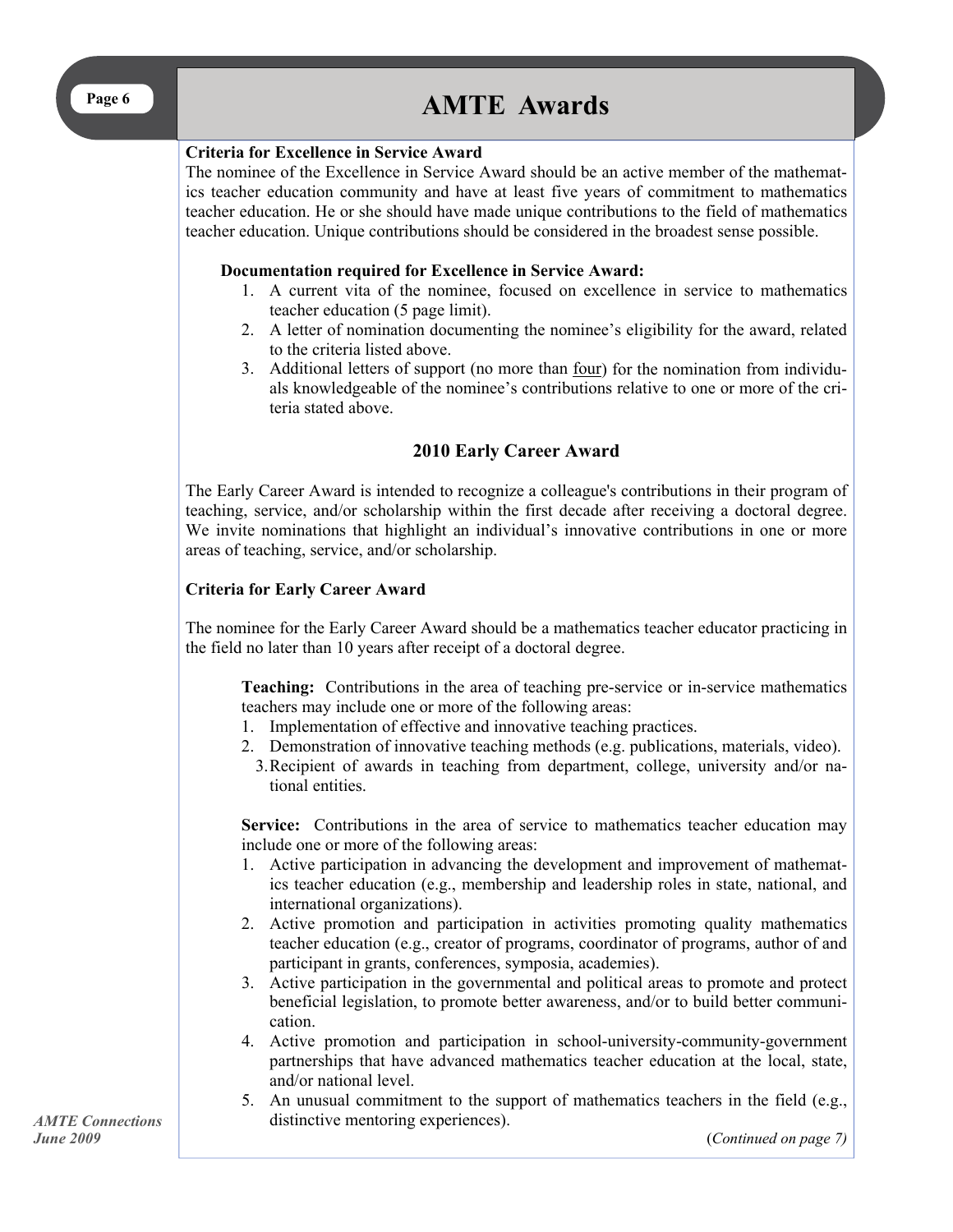# **AMTE Awards**

**Scholarship:** Contributions in the area of scholarship to mathematics teacher education may include one or more of the following areas:

- 1. Dissemination of research findings offering unique perspectives on the preparation or professional development of mathematics teachers.
- 2. Publication of materials useful in the preparation or continuing professional development of mathematics teachers.
- 3. Design of innovative pre-service or in-service programs.
- 4. Contribution of theoretical perspectives that have pushed the field forward.

#### **Documentation required for Early Career Award:**

- 1. Current vita of the nominee.
- 2. Letter of nomination documenting the nominee's eligibility for the award.
- 3. Three letters of support for the nomination from individuals knowledgeable of the nominee's contributions relative to one or more of the criteria stated above.
- 4. Evidence of at least three contributions of the nominee's teaching, service, and/or scholarship in mathematics education in one or more areas as outlined above.

#### **Nomination Process for Excellence Award and Early Career Award**

AMTE members may nominate a mathematics teacher educator who meets the criteria of the award. Self-nominations will not be considered. Nomination materials should include those stated in each section above. The committee will review applications in an electronic format. Therefore, applicants are encouraged to submit all application materials electronically.

Electronic submissions should be sent to Nadine Bezuk at  $n$  here  $\alpha$  mail.sdsu.edu

If applicants wish to include large documents in hard-copy form, we will be able to scan documents of up to 50 pages in length. Applicants may submit DVDs, CDs, or videotapes, but each clip submitted should be no more than 20 minutes long. Hard copy submissions should be sent to:

Nadine Bezuk Attn: AMTE Award Nomination Center for Research in Mathematics and Science Education (CRMSE) 6475 Alvarado Rd., Suite 206 San Diego, CA 92120

**Please be sure that all items in the nomination materials are clearly labeled with the name of the nominee.** 

#### **Deadline for Nominations**

Nominations for the **Excellence in Service Award** must be received by **September 30, 2009**. For the **Early Career Award**, nominations must be received by **October 15, 2009**.

*How do you make a nomination for an AMTE award?*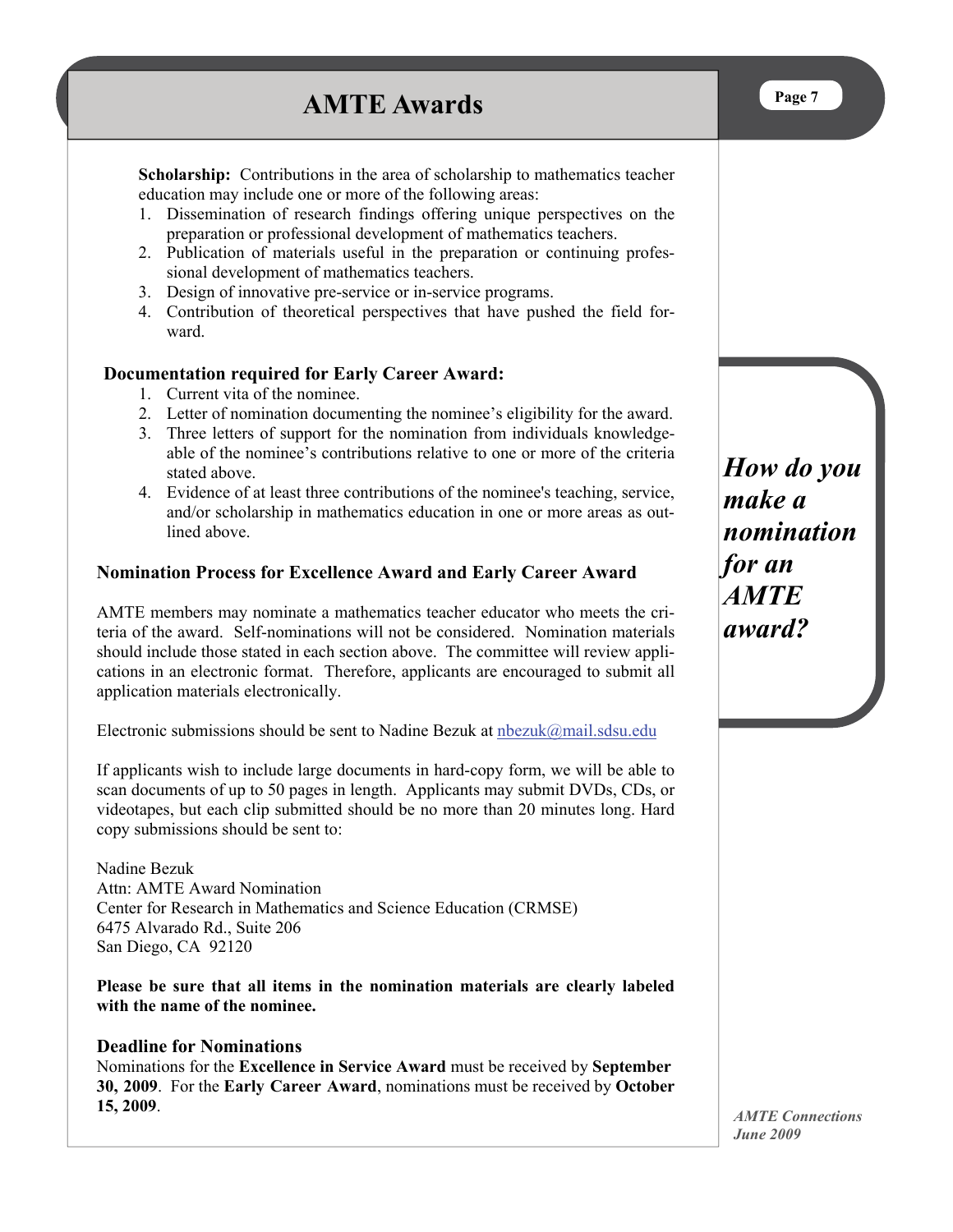| Page 8                                                        | <b>AMTE Awards</b>                                                                                                                                                                                                                                                                                                                                                                                                                                                                                                                                                               |  |  |
|---------------------------------------------------------------|----------------------------------------------------------------------------------------------------------------------------------------------------------------------------------------------------------------------------------------------------------------------------------------------------------------------------------------------------------------------------------------------------------------------------------------------------------------------------------------------------------------------------------------------------------------------------------|--|--|
|                                                               | (Continued on page 8)                                                                                                                                                                                                                                                                                                                                                                                                                                                                                                                                                            |  |  |
| <b>Deadline for</b><br><b>Nominations:</b>                    | <b>Procedure for Review of Materials</b>                                                                                                                                                                                                                                                                                                                                                                                                                                                                                                                                         |  |  |
| <b>Excellence</b> in                                          | The AMTE Awards Committee, a seven-member committee, will review the materials<br>and select the award winner yearly. Nominations will be reviewed by the com-                                                                                                                                                                                                                                                                                                                                                                                                                   |  |  |
| Service Award:<br>September 30,<br>2009                       | mittee, and the award recipient will be notified by late November, so that the person can<br>have time to make arrangements to attend the AMTE conference.                                                                                                                                                                                                                                                                                                                                                                                                                       |  |  |
| <b>Early Career</b><br>Award:<br>October 15,<br>2009          | The award recipients will receive a plaque and be recognized at the AMTE meeting in<br>the year in which he or she receives the award. The winner of the Excellence Award will<br>give a featured presentation at the AMTE Annual Conference in the year they receive the<br>award. The winner of the Early Career Award will be recognized at the annual AMTE<br>meeting and asked to contribute an article for the Summer AMTE Connections Newslet-<br>ter and to lead a mentoring session for other early career mathematics education faculty<br>at the annual AMTE meeting. |  |  |
|                                                               |                                                                                                                                                                                                                                                                                                                                                                                                                                                                                                                                                                                  |  |  |
|                                                               | <b>Nominations Sought for AMTE Board</b>                                                                                                                                                                                                                                                                                                                                                                                                                                                                                                                                         |  |  |
|                                                               | The AMTE Nominations and Elections Committee is seeking nominations for<br>consideration as candidates for President-Elect, Treasurer and Board Member-<br>at-Large.                                                                                                                                                                                                                                                                                                                                                                                                             |  |  |
| The deadline<br>for nomina-<br>tions for<br><b>President-</b> | To nominate a candidate, send the individual's name, professional affiliation<br>and position, email address, and one to three sentences describing his/her quali-<br>fications for the position to the chair of the nominations committee, Francis<br>(Skip) Fennell at ffennell@mcdaniel.edu or via mail to Francis (Skip) Fennell,<br>Academic Hall, McDaniel College, Westminster, MD 21157.                                                                                                                                                                                 |  |  |

*For information on membership and other AMTE activities* 

*AMTE Connections June 2009*  *please see [www.amte.net](http://www.amte.net/)*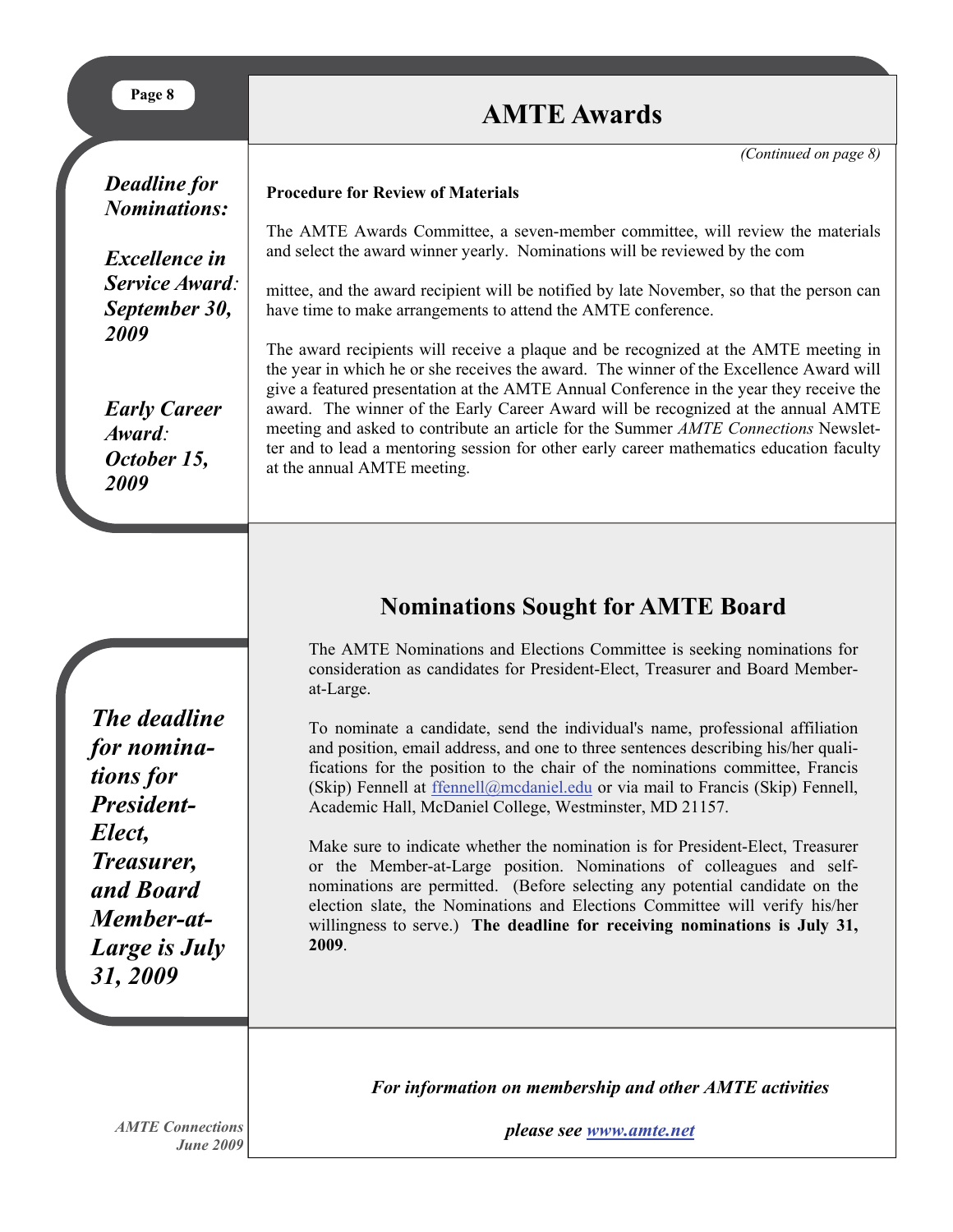## *NEW* **AMTE Publications Director and Journal Task Force Appointed**

The AMTE Board of Directors approved the appointment of Alfinio Flores, University of Delaware, as the first AMTE Publications Director. Dr. Flores will serve a 4-year appointment with responsibilities including providing oversight to all AMTE publications to ensure quality, avoid redundancies, and meet the needs of the membership. In addition, a major initial responsibility will be to work with a newly appointed AMTE Journal Task Force to initiate a mathematics teacher educator practitioner-oriented journal.

AMTE Journal Task Force Members:

Alfinio Flores, University of Delaware, DE; [alfinio@udel.edu](mailto:aflores@udel.edu)

(AMTE Publications Director and Chair of Task Force)

Fran Arbaugh, Penn State University - [ArbaughE@missouri.edu](mailto:ArbaughE@missouri.edu)

(Board Representative)

John Lannin, University of Missouri - [LanninJ@missouri.edu](mailto:LanninJ@missouri.edu)

Rebecca McGraw, University of Arizona - [rmcgraw@math.arizona.edu](mailto:rmcgraw@math.arizona.edu)

Rheta Rubenstein, University of Michigan-Dearborn - [rrubenst@umd.umich.edu](mailto:rrubenst@umd.umich.edu)

Lynn Stallings, Kennesaw State University - [lstallin@kennesaw.edu](mailto:lstallin@kennesaw.edu)

Pat Wilson, University of Georgia - [pswilson@uga.edu](mailto:pswilson@uga.edu)

The Journal Task Force will: conceptualize the new journal (articulate purpose and audience; recommend frequency of publication, general format and special features; provide estimated costs to AMTE); provide recommendation regarding publication format (selfpublish or collaborate with an established publishing company); and develop a call for the first Journal Editor. A report of the Task Force is expected in Fall 2009.

 If you have ideas or suggestions to share with the AMTE Board or the AMTE Journal Task Force, please contact: Barbara Reys ([reysb@missouri.edu](mailto:reysb@missouri.edu)) and/or Alfinio Flores [\(alfinio@udel.edu](mailto:alfinio@udel.edu)).

Photo below: AMTE President Barbara Reys and Affiliate Director Sandi Cooper accept NCTM Affiliate Leadership Plaque, April 2009



*AMTE's first Publications Director, Dr. Alfinio Flores, will serve a four-year term. He will work with AMTE's Journal Task Force to initiate a mathematics teacher educator practitioneroriented journal.*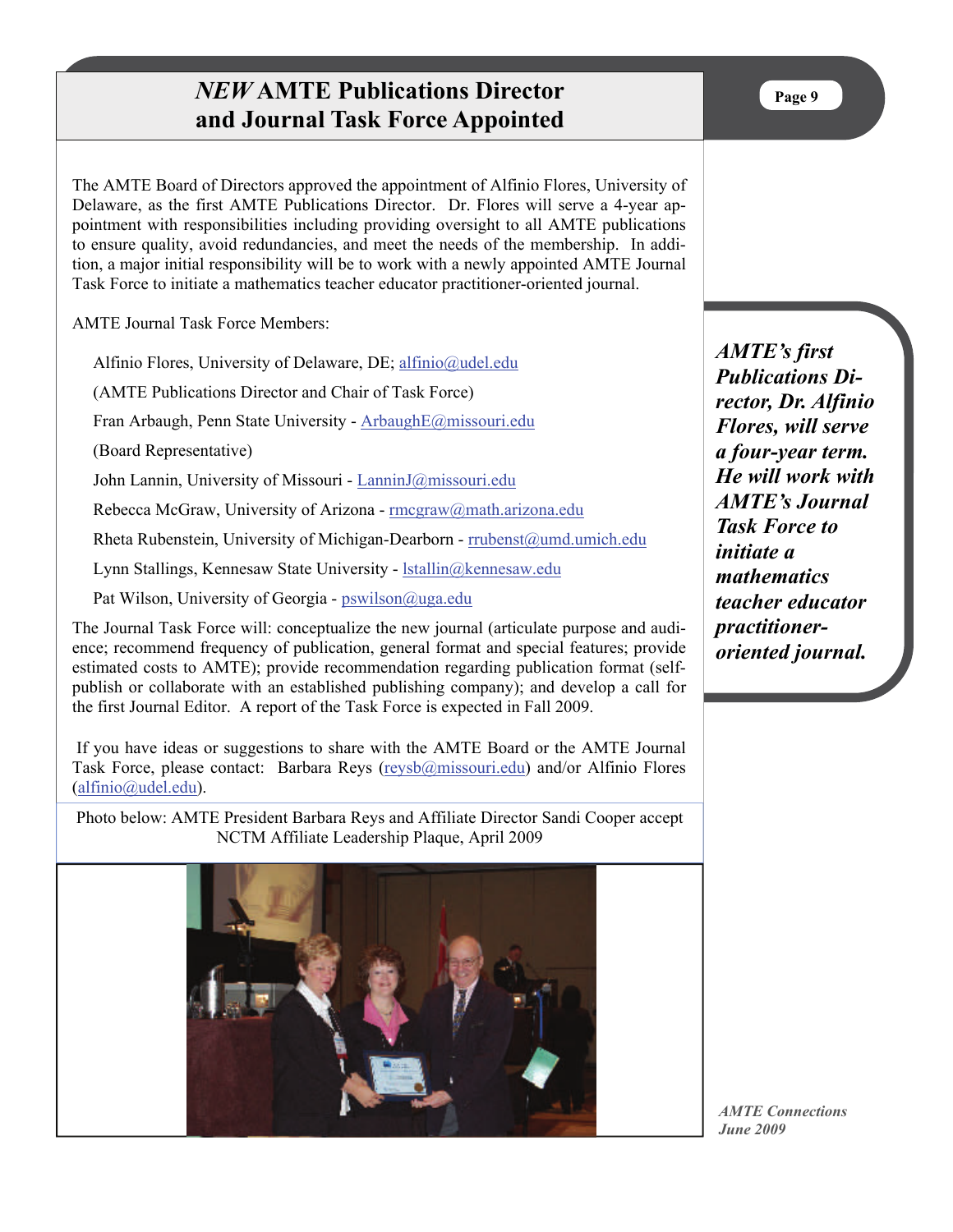The **AMTE Teaching Resources Task Force** was charged with investigating the issues, needs, and opportunities to support the AMTE membership in the utilization of teaching resources and making recommendations to the Board based on the desires of the membership with consideration for AMTE's infrastructure, resources, and priorities. The Task Force, chaired by Kathy Morris [\(morrisk@sonoma.edu](mailto:morrisk@sonoma.edu)), included members Susan Hillman [\(shillman@svsu.edu](mailto:shillman@svsu.edu)), Amy Roth McDuffie [\(mcduffie@tricity.wsu.edu](mailto:mcduffie@tricity.wsu.edu)), Babette Moeller [\(bmoeller@edc.org](mailto:bmoeller@edc.org)), Nicole Miller Rigelman [\(rigelman@pdx.edu](mailto:rigelman@pdx.edu)), and Board Representative M. Lynn Breyfogle ([mbreyfog@bucknell.edu](mailto:mbreyfog@bucknell.edu)).

*Here are the recommendations of the AMTE Teaching Resources Task Force regarding AMTE's infrastructure, resources, and priorities.* 

This Task Force created a survey that was taken by 201 AMTE members in December 2008. The Task Force analyzed the results and submitted a report to the Board for consideration at the April Board Meeting that included recommendations along with related suggestions and thoughts on which AMTE committees might be responsible for their consideration and possible implementation. The Task Force recommended that:

- **AMTE continue to actively support members in their use of teaching resources through collaboration opportunities and networking.** Specific suggestions included: maintaining a schedule at the annual conference that incorporates substantive opportunities for networking through long breaks and meals, and networking opportunities as a part of the newly designed AMTE website.
- **AMTE focus on specific resources that members identified as presenting more pressing needs (i.e., case-based and video materials, K-12 curriculum, web-based and technological materials, and textbooks).** Specific suggestions included: dedicating a certain number of AMTE conference sessions for these specific genres of mathematics teacher education (MTE) teaching resources, and future calls for articles regarding the use of varied teaching resources.
- **AMTE foster increased opportunities for face-to-face interactions on teaching resources.** Specific suggestions included: emphasizing the "scholarship of teaching" (Shulman) as a core component of our annual conference and proposing the establishment of an MTE strand at the NCTM conference that would consist solely of workshops for MTEs that parallel the sessions for preK-12 teachers at that conference.
- **AMTE** create/enhance web-based opportunities for interaction on teaching re**sources to better meet the needs of those who cannot attend the annual meeting.**  Specific suggestions included: regular email ticklers that would announce and remind members of resources available, and discussion groups or social networking tools.
- **Teaching resources become an on-going component in AMTE publications.** Specific suggestions included: incorporating regular features in a publication that would focus on the use of cases, K-12 curriculum, instructional technology, and other resources deemed important to the members and take advantage of the new on-line *Connections* format to include multimedia links.

*AMTE Connections June 2009* 

The Report was well received by the Board and several of the recommendations are already being pursued. The Teaching Resources Task Force has completed *(Continued on page 11)*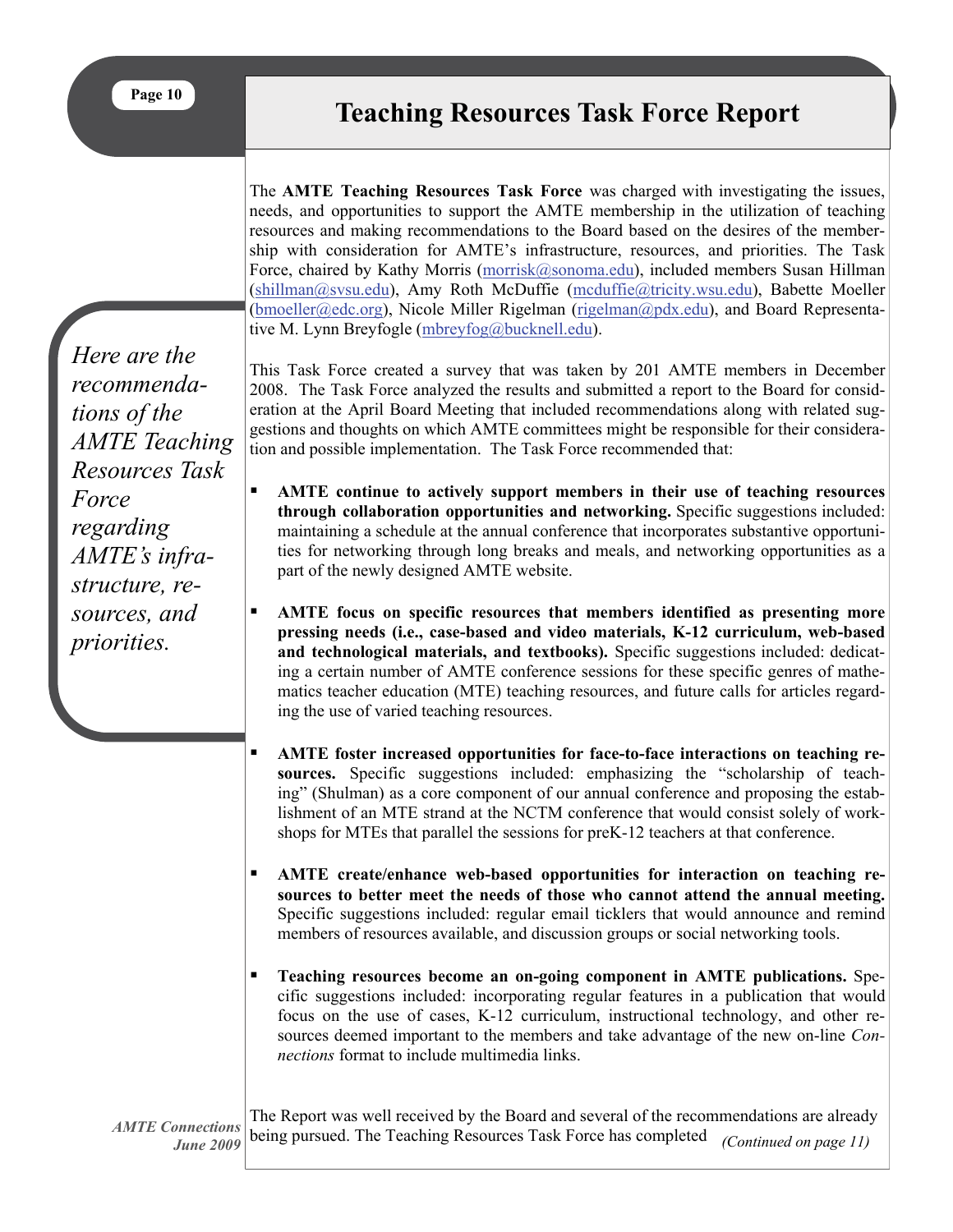#### *Continued from page 10*

their work with this report and has been dismissed, but would like to thank those who participated in the survey for generously giving of their time and opinions to help make AMTE a more vital organization. For the full report please contact Kathy Morris (Kathy.morris@sonoma.edu) or Lynn Breyfogle (lynn.breyfogle@bucknell.edu).



**Current and former AMTE Presidents**: Front row--Current President **and**  Barbara Reys, Susan Gay, Judith Jacobs, Nadine Bezuk. Back row--Sid Rachlin, Karen Karp, Skip Fennell, Jenny Bay-Williams, immediate past Rachlin, Karen Karp, Skip Fennell, Jenny Bay-Williams, imr<br>president, Hank Kepner. (Orlando, Florida, February 6, 2009)